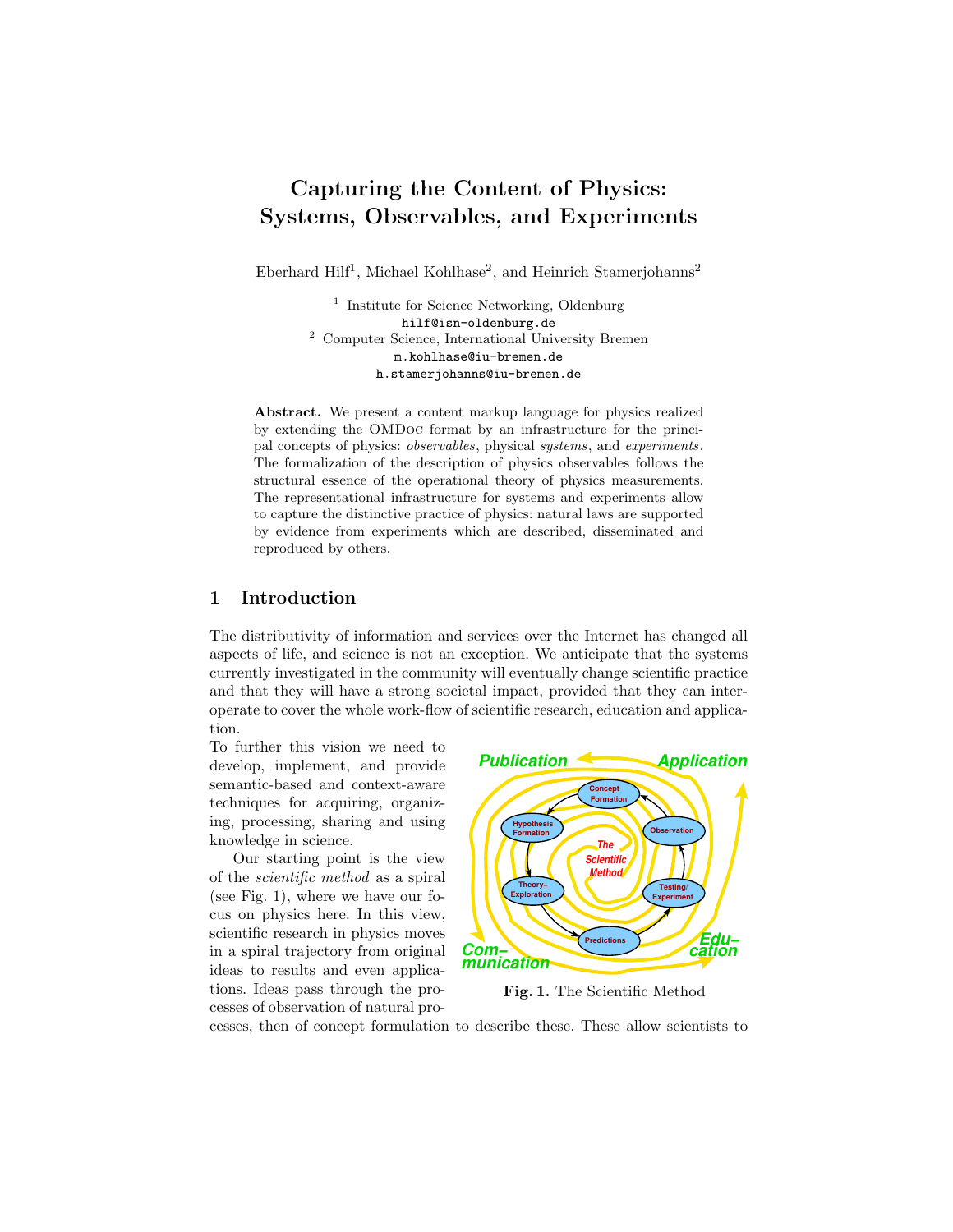express initial theories about (quantitative laws of nature governing) them, which are then explored (what are the consequences of the model assumptions) leading to predictions about processes that can be verified or falsified (to a certain degree) experimentally. These experiments usually lead to new observations, starting the next round in the spiral until a quantitative (mathematically formulated) theory predicting exclusively correct results from experiments is formulated. Observables in physics have to be suitably found such that they can be physically measured, their algebraic counterparts being then candidates for building stones of a theory. The semantics of mathematics as such is more confined, searching for logically correct sets of rules.

At the moment, most of the steps in Fig. 1 are separately supported by software systems, e.g. literature searches in GOOGLE SCHOLAR or WIKIPEDIA, theory exploration in computer algebra systems like MATHEMATICA, and experiments in simulation systems. But the systems are, by and large, not able to inter-operate since they use differing data formats, make differing model assumptions, and are bound to an implicitly given context that is only documented in publications about the systems. For instance, copy-and-paste from GOOGLE SCHOLAR OF WIKIPEDIA to MATHEMATICA or a simulation system is impossible because of this format problem. Moreover, where possible, copy and paste can be very dangerous, since computer algebra systems make differing assumptions on the Computercode-libraries, the simulation systems are based on<sup>3</sup>.

We are set here to arrive at a content markup format for physics. Early concept discussions and visions [Hil05a,ERH05,HMS03,Hil05b] have not led to a realization in terms of an encoding, since the problem was attacked from the ground up. In this paper we will build the bridge from vision to a usable markup language by extending the OMDoc (Open Mathematical Documents) format [Koh06b] by an infrastructure for (physical) systems, observables and experiments and call this new module and the extended system PhysML (Physics Markup Language). Since we can now share all the infrastructure  $-$  in particular the theory and statement levels — with mathematics, the language design for PhysML becomes feasible.

### 2 Desiderata for a Physics Markup Language

The design of a semantic markup language for a learned field is more sophisticated than it might seem. The reason is that, in order to be useful it has to map the way research is organized. This leads to language designs centered around the principal objects of the respective research field. In chemistry, the Chemical Markup Language CML [CML05] was designed with the name of a molecule as

<sup>&</sup>lt;sup>3</sup> A simple example, where the lack of explicit context led to a very expensive failure was the September 1999 loss of a \$125 million Mars orbiter, which crashed on Mars. The cause was that NASA used for its specifications metric units, but the Lockheed Martin engineers misinterpreted the data assuming they were given using Imperial units of measurement.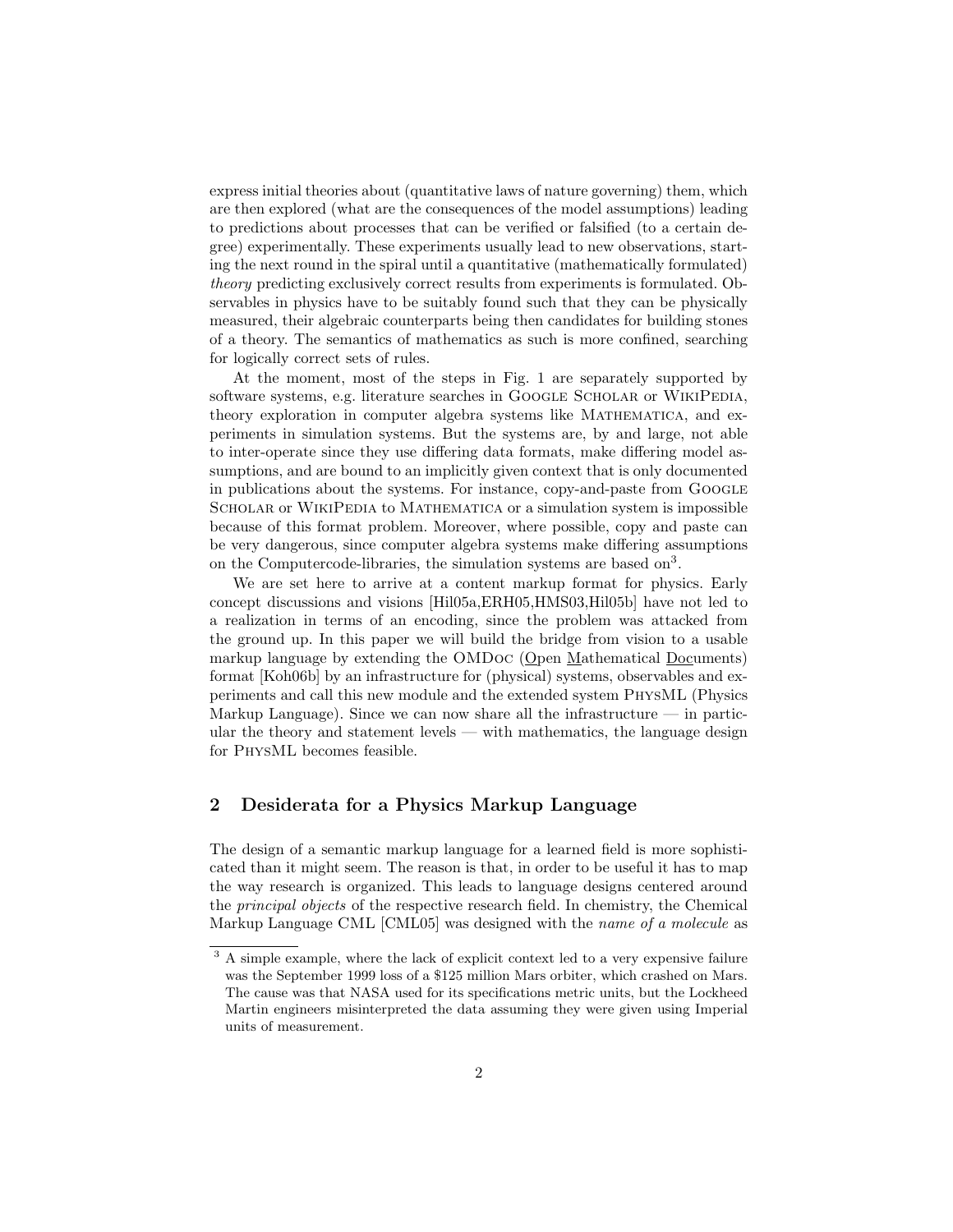principal object, to which properties and its chemical reactions are attached as  $proporties<sup>4</sup>$ .

In mathematics, the earliest discipline to have a dedicated markup language, we have MATHML and OPENMATH as markup formalisms that take mathematical objects as principal objects. The OMDoc format [Koh06b] extends them with content markup for *statements* (like definitions, axioms, theorems, and proofs) and theories (conceived as principal objects on a higher level).

In physics, since the times of Galilei ('Experimental results are the highest authority'), the young Einstein  $(A \text{ theory is to be accepted if it describes and pre-}$ dicts all possible experiments,— independent of the feelings and 'intuition' of the scientist' [EB72]), and most important of P. Bridgeman [Bri27], who elucidated first the logical steps of physics learning, by analyzing the operational steps in doing research, it is now consensus [Mit70,Fal70b,Fal70a,Sak93] that research is accepted as physics if it does physical experiments with apparatuses which represent physical observables. This simple sounding requirement will be the entry point for us to design a specific Physics Markup Language, a construction which tries to mirror the way physicists operationally think.

#### 2.1 Physics as a Science of Measurements

We start the same way as a physicist would enter a new field: by *operationally* following the consecutive steps:

- DP1 Decide to work on a specific field, and gather 'pre-scientific' available  $knowledge<sup>5</sup>$
- DP2 Define an *observable*; In physics this has to be done by *constructing a*  $physical$  device<sup>6</sup>, called an apparatus, with which measurements can be made giving real valued numbers<sup>7</sup> depending on the specific experimental setup.<sup>8</sup>
- DP3 Set an iterative operational construction rule to refine stepwise the design of the apparatus such that (just as in 'proof by induction') by applying the rule iteratively, it will be accepted that successively more precise apparatuses can be built in principle<sup>9</sup>

- $6$  Historically, in the 1960s, there has been a long debate, whether in classical Mechanics, in contrast to all other fields, instead of building a physical device, already the description of how to build that device is sufficient [Mit70]
- <sup>7</sup> In the modern *Theory of Measurements* observed numbers are to be mapped to Eigenstates of a Hermitian Operator, which is the mathematical image of the physical apparatus.
- <sup>8</sup> This rule separates physics from other fields, such as mathematics.
- <sup>9</sup> This absolutely essential rule assures that we stay with doable physics experiments. The condition that the rule has not to depend on the status of actual refinement assures that the limit (see next rule) to a virtual ideal mathematical counterpart of the observable will be secure and correct.

<sup>&</sup>lt;sup>4</sup> We think that an alternative approach would have had more merits, to designate *chemical reactions* as the principal objects — the principal action, a chemist does.

 $5$  By this we concentrate on fields of interest, where we at least *assume* that by preparing physical experiments we may gain new knowledge.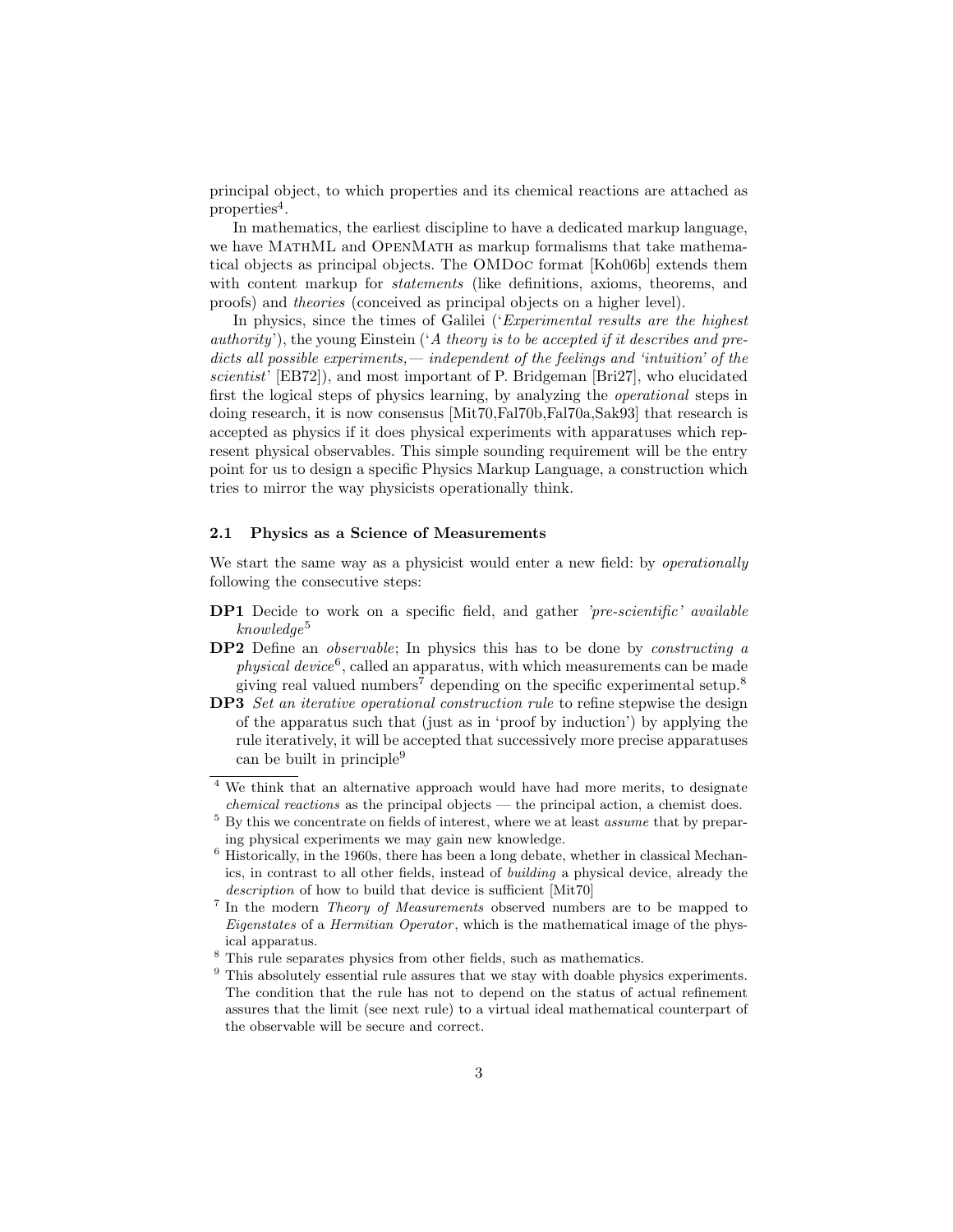- DP4 Take this construction to its limit, and define the virtual outcome of such an 'ideal device' as the physical observable, which then can directly be related (mapped) to the respective mathematics.<sup>10</sup> By this mapping to mathematical objects and their algebra, theoretical physics can be done with the aim to reproduce all previously conducted experiments and correctly predict any doable experiment in the field within the construction-dependent uncertainties of the apparatuses.
- **DP5** Do a set of experiments, map to theory, check with the predictions  $\frac{d}{dt}$  is all are borne out we have a new natural law (Otherwise the set of assumptions and results are called 'model').
- DP6 Distribute the results in a way so that the experiments and calculations can be repeated by others in the world. Physics results (relations between observables) are independent of representations chosen for the mathematical objects needed, and independent of where and when (space and time chosen). They should be repeatable by other physicists at other laboratories in the world. Therefore the actual spreading of the information on the findings to other laboratories in the world is part of the operational procedure to gain physics insight.

To strengthen our intuition about the crucial step DP3, let us consider an example: Assume we want to measure the position in space of a physical object in classical mechanics. First we design a physically constructible 'detector' covering a finite space area  $(x_i, \Delta x_i)$  which can distinguish whether the object is inside the detector area or not. Then we buy very many of these detectors and plaster (nonoverlapping, touching detectors) the physical space. By checking all of them we learn in which detector  $(x_i, \Delta x_i)$  the object is to the precision  $\Delta x_i$ . Repeating the experiment but with (may be a more expensive) detector set with finitely smaller detector space, say  $\Delta x_{i+1} = \Delta x_i/2$  will give a better precision of the experiment. Repeating the application of the rule, which is obviously independent of the absolute value of precision gained in a certain step, would give us the ideal physics result. However we cannot experimentally do or pay for many refinement steps, and have to fear that the correctness of the experiment will break down if we physically go too far. That is why the limit process for the *physical observable* is done by virtually, not physically, going to the limit and mapping the result to a mathematical object as the mathematical representative of the observable. Each of the assumed algebraic properties has then to be tested by respective physical experiments. Thus only after experimental testing e. g. all commutative algebra

 $\overline{^{10}$  A Hilbert operator for the ideal apparatus, a Hilbert State for its actual physical momentary realization, and eigenvalues for its measurement results. We confess that in practice, most scientists use real continuous variables for convenience, say for the position in space of a classical mechanical object, but with the strategy given here, we assure that we arrive at the correct quantum mechanics first and gain the classical mechanics statement by averaging over space from there using the standard Ehrenfest principle. The price for the convenience is high: we have to use Banach spaces instead of Hilbert space, any proof has to be done by iterating back to Hilbert space, use of distribution theory instead of functions, etc.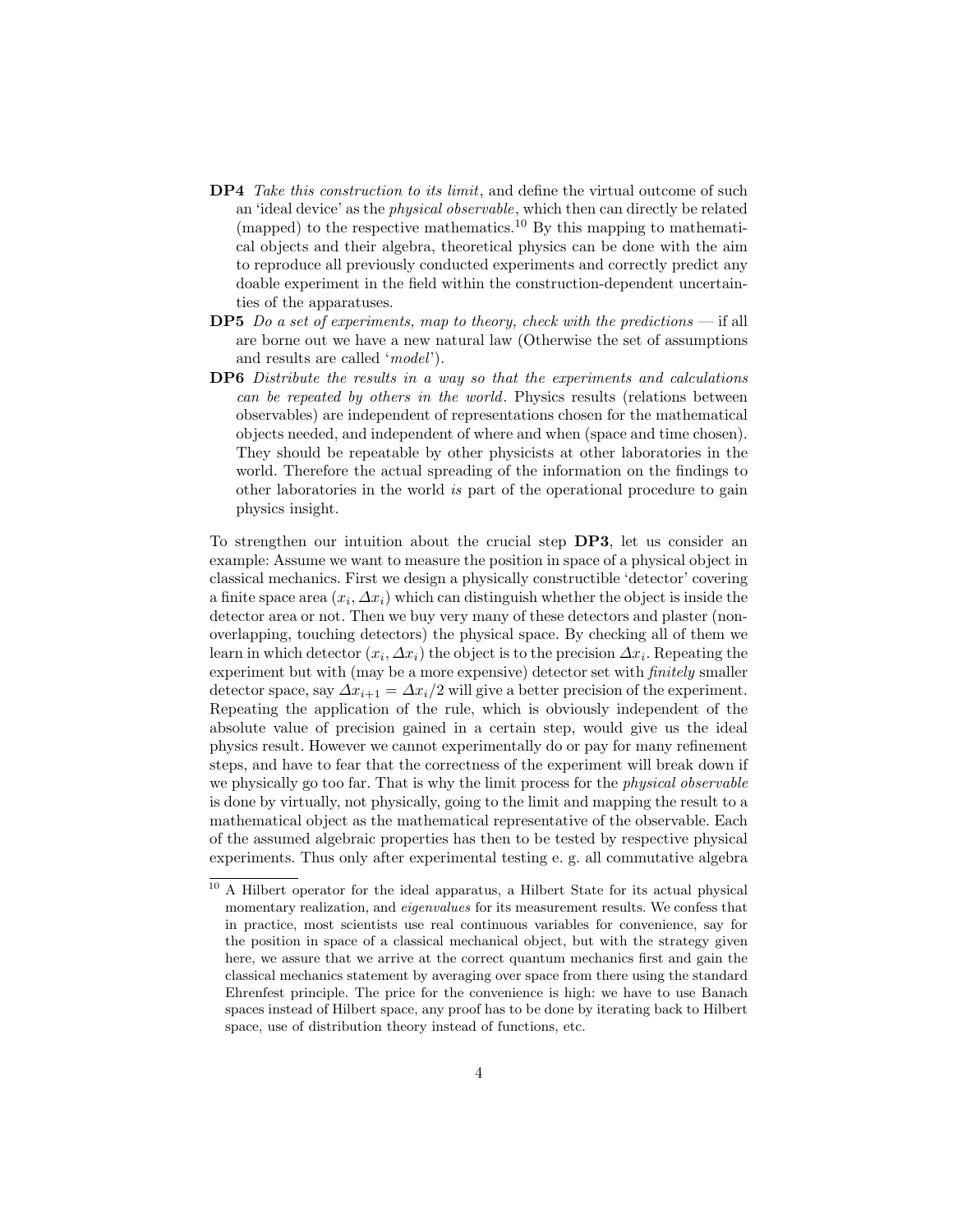properties of the mathematical representative of the space position observable we can identify it with a vector in Euclidian space.

In short, we need the process given in the DP steps to ensure the choice of the related mathematical object and to get the best strategy for a semantic encoding of physics in a markup language. But how does this formal operational definition fit to the actual practical fixing of physics observables by international committees, e.g. the CGPM (Conference Generale des Poids and Measures), CODATA, IUPAP (International Union of Pure and Applied Physics), and SUNAMCO (Standards, Units and Nomenclature, Atomic Masses and Fundamental Constants)? This question is the domain of *Metrology*, an active research field of its own (see [Pen06] for a recent summary). The international metrologic commissions dwell on the next step of fixing observables once the operational definition has been set, focusing on

- precise measurement procedures extending the practical measurement of observables to very large and very small scales is achieved (for the length scale from cosmological to subatomic).
- determining physical constants by finding quantitative natural laws which connect real observations and thus can be reformulated to define a physical constant which is given by a physical process (such as the gravitational constant, the speed of light, etc.). Examples are: the scale for the time is set to be the second fixed as 9.192.631.770 periods of the hyperfine split light radiation of the atom *Cesium*. The *metre* is the length of the path traveled by light in vacuum during a time interval of 1/299.792.458 of a second, thus replacing the Ur-metre at Paris measured by a length ruler.
- hunting for higher precision which is especially necessary when long time unique series of measurements of given observables have to be trusted such as in geophysics, astrophysics.

#### 2.2 Principal Objects for a Physics Markup Language

Given the above, we have to model the following principal concepts in a content/context markup language for physics.

- Observables As described, an observable is defined by the operational description of the defining apparatus, an iterative refinement rule, and properties such as dimension, scale, and attached algebraic object. The relations in which this observable occurs, etc. can be represented in OMDoc.
- Experiments Physics is distinct from other sciences by strictly sticking to reproducible experiments' outcomes as the source of knowledge. Reproducible means: to be able to tell others about the experiment so that they can reproduce it. This is in contrast to other sciences such as meteorology, history, or biology, which have records (data recorded over time) as principal source.
- Apparatuses Experimental measurements are done using apparatuses. An apparatus  $A$  is defined by a detailed description on how to build it, so that others may redo the experiment. Alternatively an apparatus can be fully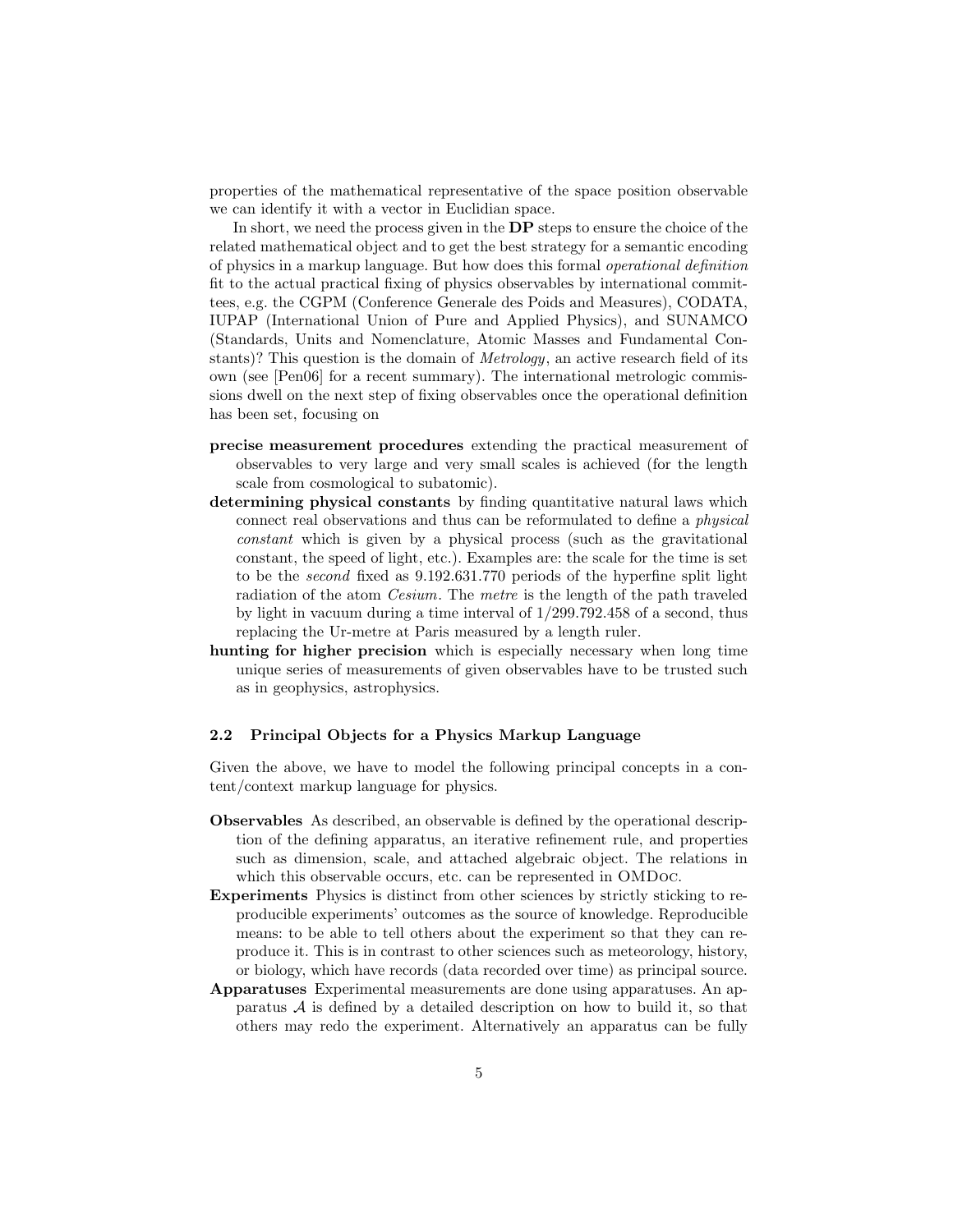described by all its simultaneously measurable observables<sup>11</sup>. A set of given values for all its properties defines a **State**  $|a_i\rangle$ ,  $i = 1, 2, 3, \ldots$  of A. An experiment is conducted by bringing  $A$  into contact with another apparatus  $B$ . The logical asymmetry of a typical experiment comes only with the mind of the observer, the experimentalist. She uses  $\beta$  to get information about the state of A.

Again, an example is in order: Assume we have an apparatus gas-filled bottle, with a set of observables such as density of gas, size, color , and material, and one thermostatic observable, the *temperature*. We choose  $\beta$  to be a device which mostly has the same observables, such that if brought into thermal contact with  $A$  it does not affect the properties of  $A$  significantly but adapts its temperature to that of  $A$ . We call  $B$  a *thermometer* and  $A$  a *system* in this case. Our interest here is on the value shown by the thermometer as a result of the value of the temperature of the apparatus. We neglect the (inevitable) changes of other observable's values, both of the system and the measurement device: such idealizations of experiments are common in physics.

## 3 Extending OMDoc for Physics

In this section we will extend the OMDoc format<sup>12</sup> by an infrastructure for (physical) systems, observables and experiments.

With the existing representational infrastructure in OMDoc we can already represent structured collections of interrelated concepts and statements about them via  $OMDOC$  theory<sup>13</sup> contexts. One of the central concepts in physics, the theory of measurable quantities can be set up in this way using OMDoc symbols.

We start with a simple example, the dimensions of the SI units.

#### Listing 1.3. Introducing Basic Concepts in a OMDoc Theory

<theory xml:id="dimensions">

<sup>&</sup>lt;sup>11</sup> We note that in physics the list of properties of an apparatus is either finite or countably infinite (in contrast to e.g. biological systems). This assures a Hilbert space of states and real numbered values for the observables as the eigenvalues of the Hermitean Operator representing the Observable. This restriction to at most countable infinite property list is absolutely essential for physics. Only by that we get, after mapping to the formal mathematical context the correct observation that in all physics experiments measured numbers are real, as assured by the Hilbert state space and the Hermitean Operators therein.

<sup>&</sup>lt;sup>12</sup> Due to space restrictions we cannot introduce the format here; we refer the reader to [Koh06b] for the language definition and examples.

<sup>&</sup>lt;sup>13</sup> The nomenclature in mathematics, which gave rise to the element names in OMDoc and the naming conventions in physics clash here. In physics a set of assumptions about the physical world are called a "model" until they are generally accepted, only then are they called a "theory" (e.g. the Nuclear shell-model; however: quantum theory, general relativity theory).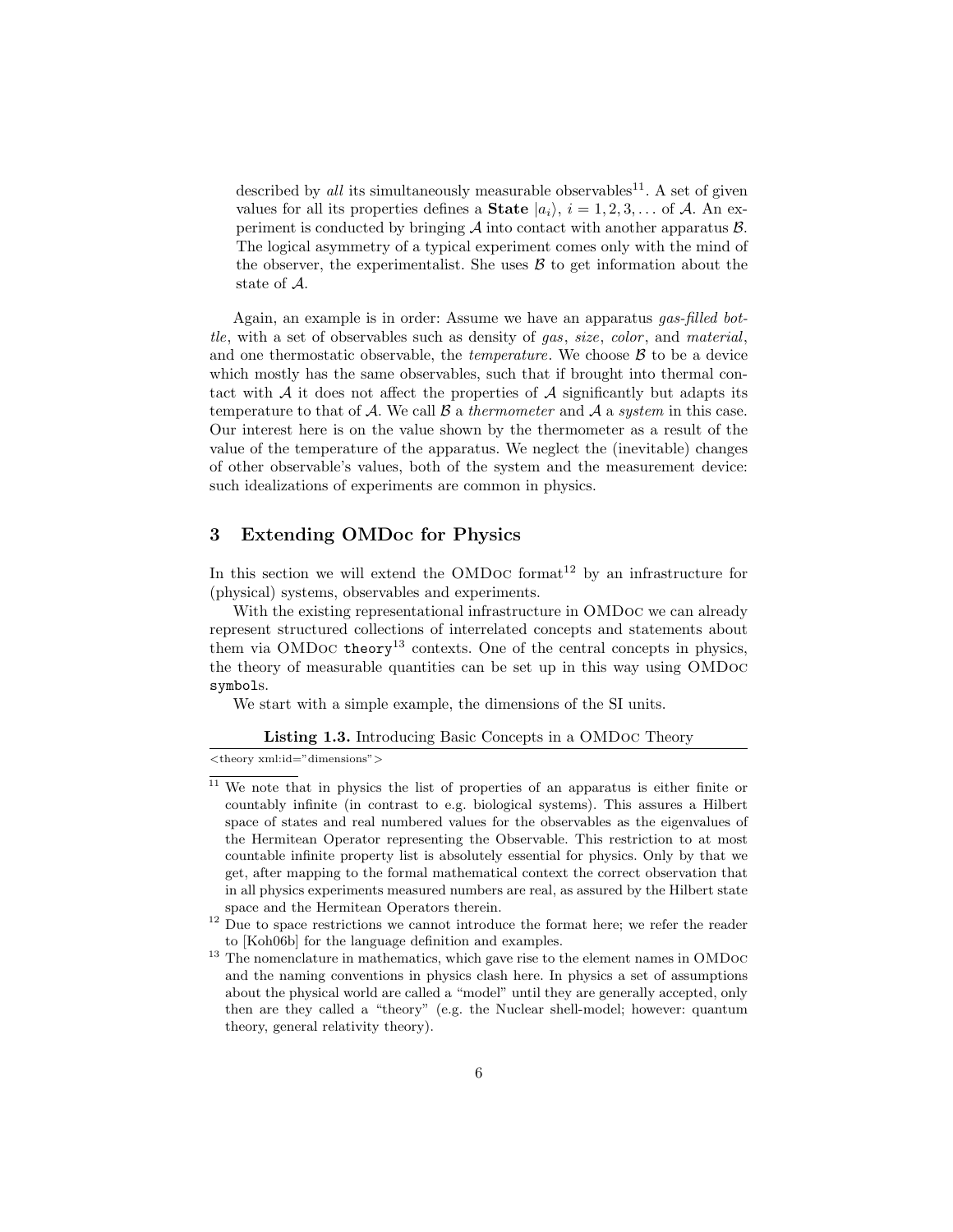| Element                                                                        | Attributes           |                                       | Content                                             |  |  |  |  |
|--------------------------------------------------------------------------------|----------------------|---------------------------------------|-----------------------------------------------------|--|--|--|--|
|                                                                                | Req.                 | Optional                              |                                                     |  |  |  |  |
| observable                                                                     | name                 |                                       | algebra, xref metadata?, opdef, refinement, type?   |  |  |  |  |
| refinement                                                                     |                      |                                       | xml:id, xref   metadata?, CMP*, FMP*                |  |  |  |  |
| opdef                                                                          |                      |                                       | xml:id, xerf   metadata?, CMP*, FMP*                |  |  |  |  |
| system                                                                         |                      |                                       | xml:id, xref  metadata?, realization?, observable*, |  |  |  |  |
|                                                                                |                      |                                       | preparation?, state?                                |  |  |  |  |
| realization                                                                    |                      | xml:id                                | metadata?, CMP*, FMP*                               |  |  |  |  |
| preparation                                                                    |                      | xml:id                                | metadata?, CMP*, FMP*                               |  |  |  |  |
| state                                                                          | оf                   | xml:id, xref                          | metadata?, value*                                   |  |  |  |  |
| value                                                                          | for                  | xml:id, xref $ \langle mobj \rangle $ |                                                     |  |  |  |  |
| experiment                                                                     |                      | xml:id, xref                          | metadata?, CMP*, FMP*, measurement*                 |  |  |  |  |
| measurement                                                                    |                      | xml:id, xref                          | metadata?, state, state                             |  |  |  |  |
| evidence                                                                       | for, type $xml:id$ , |                                       | metadata? CMP*, FMP*, interpretation                |  |  |  |  |
| interpretation                                                                 |                      | xml:id                                | metadata?, CMP*, FMP*                               |  |  |  |  |
| where metadata, CMP, FMP and type are OMDOC elements described in [Koh06b] and |                      |                                       |                                                     |  |  |  |  |
| where $\langle \langle mobj \rangle \rangle$ is (OMOBJ  m:math  legacy)        |                      |                                       |                                                     |  |  |  |  |

Fig. 2. The Structure of PhysML Elements

<symbol name="mass"/><symbol name="length"/><symbol name="time"/> <symbol name="charge"/><symbol name="temperature"/>  $\langle$ symbol name="volume"/>

 $\langle$  definition for="volume" type="simple"> length<sup>3</sup>  $\langle$  definition>  $\langle$ theory>

We can introduce derived dimensions like the dimension for volume as defined concepts. Note that all of the symbol declarations make the concepts available for the use in OpenMath-encoded formulae via OMS elements and for the markup of technical terms via the OMDoc term element. Both identify a concept by its name and home theory (called a content dictionary; hence the attribute cd). Here as in the following, we use mathematical notation in boxes to abbreviate the OpenMath objects in the listings to save space.

We will use these dimensions as a type system for quantities, and introduce the units as constructors for the dimensions (note that we introduce the symbols with a type $^{14}$ ).

Listing 1.4. A Theory of SI Units

| $lt>$ theory xml:id="units">                                                                                                                                                            |
|-----------------------------------------------------------------------------------------------------------------------------------------------------------------------------------------|
| $\langle$ <symbol name="gram"><math>\langle</math>type system="dimensions"&gt;  mass <math>\langle</math>/type&gt;<math>\langle</math>/symbol&gt;</symbol>                              |
| $\langle$ <symbol name="Kelvin"><math>\langle</math>type system="dimensions"&gt; <math>\langle</math> temperature <math>\langle</math>/type&gt;<math>\langle</math>/symbol&gt;</symbol> |
| $\langle$ presentation for="Kelvin">K $\langle$ /presentation>                                                                                                                          |
| $\langle$ symbol name="Celsius"> $\langle$ type system="dimensions"> $\langle$ temperature $\langle$ /type> $\langle$ /symbol>                                                          |
| $\langle$ presentation for="Celsius">°C $\langle$ /presentation>                                                                                                                        |
|                                                                                                                                                                                         |

 $\frac{14}{14}$  In the example, we have not executed this, but it is possible to extend the type system to model ranges of numerical values in quantities in this type system: Instead of simply specifying that the unit  $K$  is of type  $\text{temperature}$  we give  $K$  the complex type  $\langle temperature, \mathbb{R}^* \rangle$  and adjust the dimension-types of the arithmetic operators, so that they check for range admissibility. This puts a considerably higher load on the type checking algorithm, but gives more control and quality assurance. As OMDoc encoding tolerates multiple type systems, we need not even choose one, but can accumulate the knowledge in the representations and use the one appropriate to the task at hand.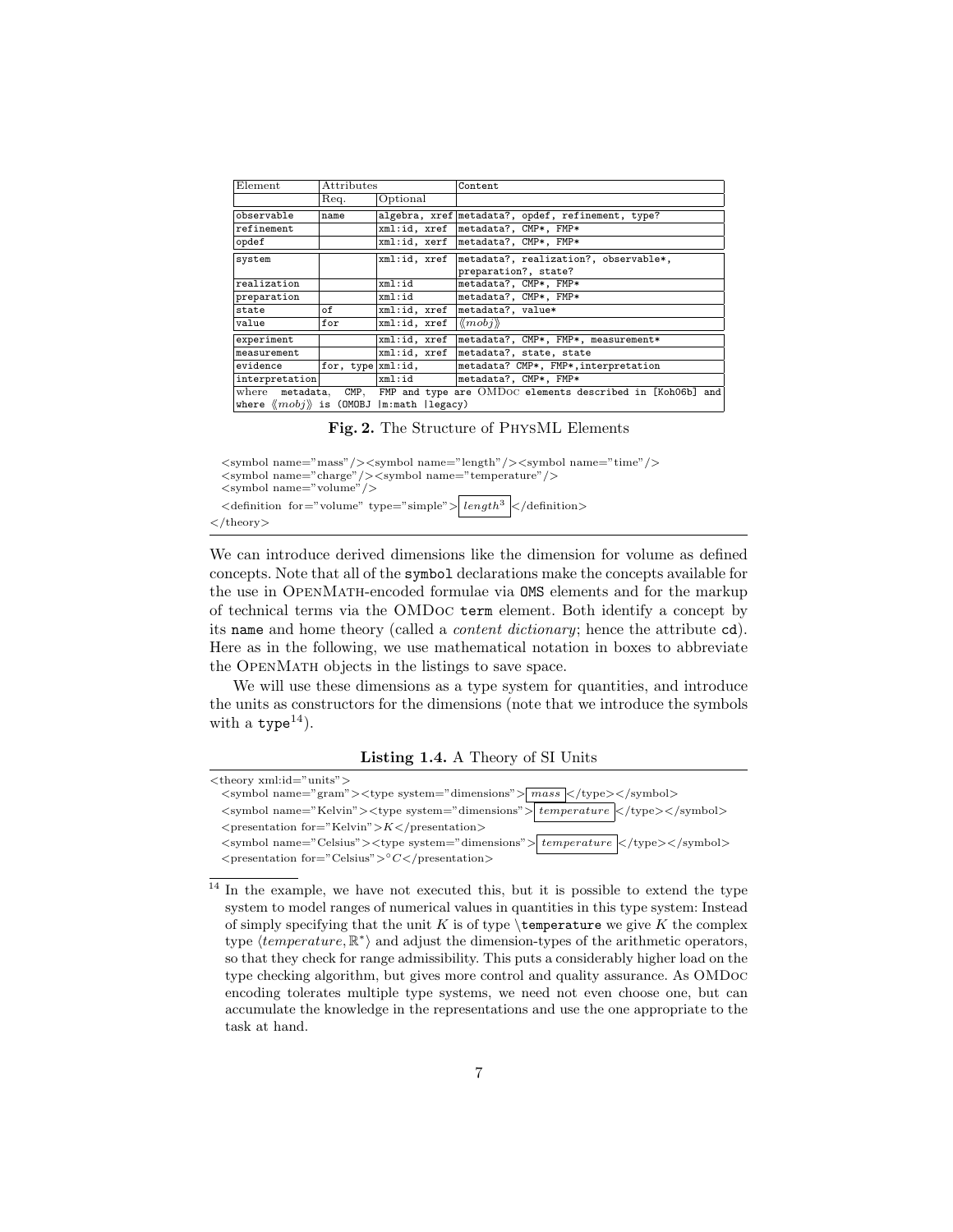|                    | $\langle$ definition for="Celsius" type="implicit"> $\forall x \neq 0. K = (x - 273.15)^{\circ} C$ $\langle$ definition> |  |  |
|--------------------|--------------------------------------------------------------------------------------------------------------------------|--|--|
| $\langle$ /theory> |                                                                                                                          |  |  |

As usual, we can define the intended notation of a concept via presentation elements (see section 4) and we can introduce derived units via definitions. With this machinery, we can also state natural laws:

Listing 1.5. A Natural Law Expressed as an OMDoc axiom.

| $\langle$ axiom xml:id="force_mass_acceleration" type="natural_law">                        |
|---------------------------------------------------------------------------------------------|
| $\langle \text{CMP} \rangle$ Force is mass times acceleration. $\langle \text{CMP} \rangle$ |
| $\langle FMP \rangle \mathbf{F} = \mathbf{m} \cdot \mathbf{a}$ $\langle FMP \rangle$        |
| $\langle$ /axiom $\rangle$                                                                  |

Note that in OMDoc terminology we are dealing with an axiom, i.e. with an assertion that cannot be mathematically proven<sup>15</sup> but has to be assumed about the world. In physics a relation between observables has to be supported by sets of experiments, with no counter-evidence within the range of the variables of the involved observables.

#### 3.1 Observables

Above we have determined the notion of an observable as a primary object of physics. As any observable — e.g. the temperature, or velocity — of a given physical system can be used in formulae describing the system, we need to extend the OMDoc format by a new statement-level language element that is definition-like. The observable element introduced by the PhysML module in OMDoc (see Figure 2 for an overview) has three relevant children<sup>16</sup> opdef, refinement, and type, to model the properties of observables we have identified in Section 2. The opdef and refinement elements contain mathematical *vernacular*, i.e. structured text interspersed with mathematical formulae. Mathematical vernacular is represented in OMDoc by a multilingual group of CMP (commented mathematical property) elements with mathematical text, and (possibly) a multi-system group of FMP elements with formalizations of the properties expressed in the CMPs. The opdef element is used for describing the operational definition of the observable, i.e. the defining process of measurement, whereas the refinement element is used to specify the rule of iterative refinement that takes the measurement process to its (idealized) limit.

The dimension of the observable is specified as a type element. Here we can directly use the type system for dimensions we have introduced in the last section. In our example in Listing 1.6 this is just the temperature.

<sup>&</sup>lt;sup>15</sup> There may be physical evidence that supports it though.

<sup>&</sup>lt;sup>16</sup> Here and in the following, we will not explicitly describe the metadata element, which is used in OMDoc to accommodate bibliographic and administrative metadata, specifying titles, digital rights, licensing, authorship, timestamping, etc. or the xml:id attribute which is used for identification. Details can be found in the OMDoc specification [Koh06b].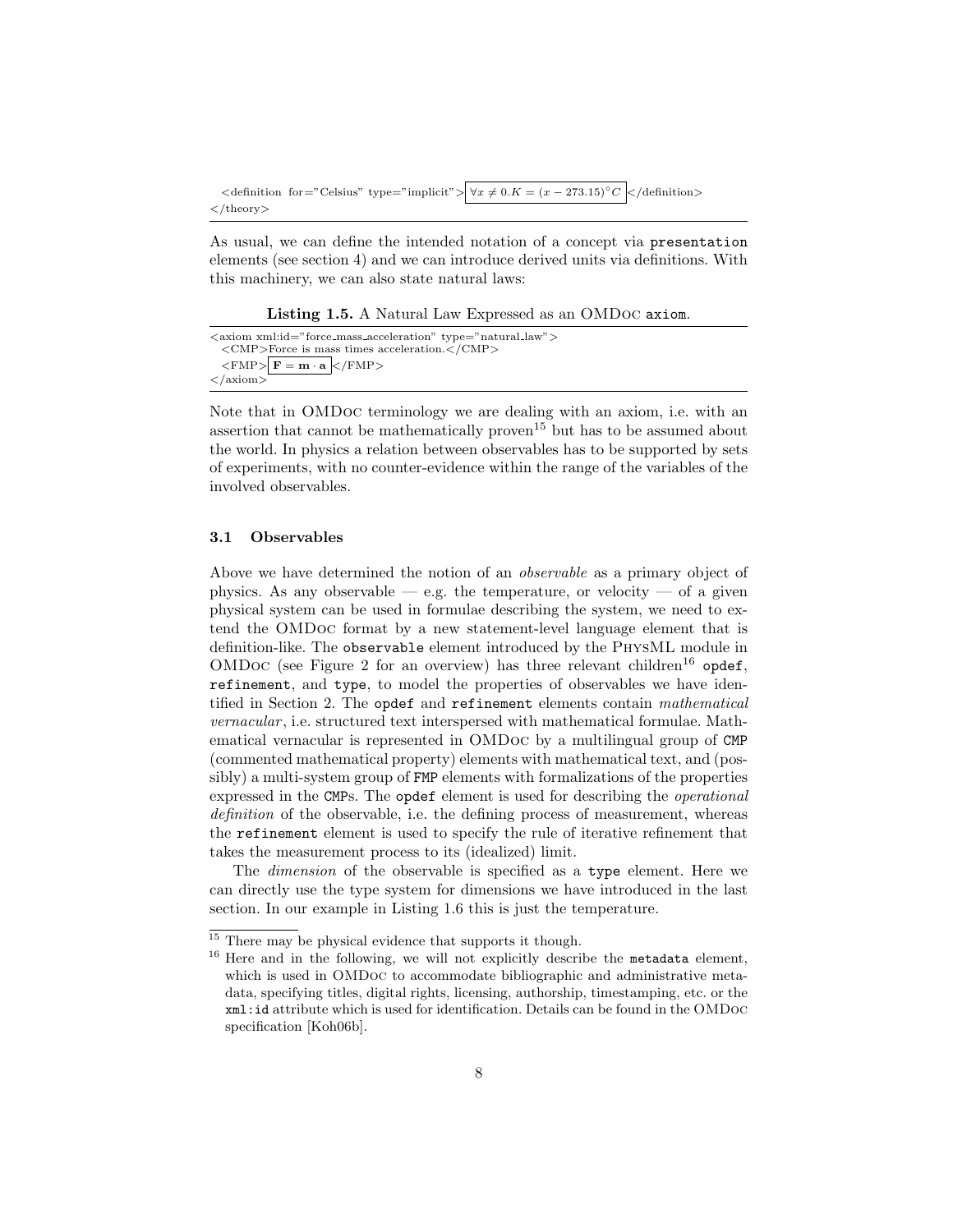The observable element carries a name attribute, which is used by OM-Doc to introduce a symbol that can be referenced by an **OMS** element just like the symbol element. Furthermore, it carries an optional algebra attribute that contains a pointer to an OMDoc representation to the mathematical object introduced by this observable. All of these elements also carry an optional xref attribute that allows

to refer to an already existing representation of the same element via an URI reference; the effect is that the referred object is virtually copied in to the place of the referring one.

Listing 1.6. An Observable for the Temperature

| $\langle$ observable name="temperature">                                                                                                               |  |  |  |  |  |
|--------------------------------------------------------------------------------------------------------------------------------------------------------|--|--|--|--|--|
| $\langle \text{opdef}\rangle \langle \text{CMP}\rangle$ Measure with a thermometer. $\langle \text{CMP}\rangle \langle \text{opdef}\rangle$            |  |  |  |  |  |
| $\langle$ refinement $\rangle$ $\langle$ CMP $\rangle$ Make the thermometer stepwise smaller. $\langle$ /CMP $\rangle$ $\langle$ /refinement $\rangle$ |  |  |  |  |  |
| $\langle$ type system="dimensions"> $\langle$ temperature $\langle$ type>                                                                              |  |  |  |  |  |
| $\langle$ /observable $\rangle$                                                                                                                        |  |  |  |  |  |

#### 3.2 Physical Systems and their States

One of the basic building block of PhysML is the system element that is used to represent a physical system. The system is described via the mathematical vernacular in a realization element which is the first relevant child. As we have seen above, a physical system can be characterized by a (in practice very finite) set of observables, i.e. physical variables that can be measured independently. These are represented by a non-empty set<sup>17</sup> of observable children. Listing  $1.7$ shows a very simple system, which we will use as a concrete measuring apparatus later.

Listing 1.7. A Simple Physical System

```
<system xml:id="thermometer">
  </realization><CMP>A thin glass tube with mercury in it.</CMP></realization>
  <observable xref="#temperature"/>
</system>
```
In this setup, we have represented only the observable we are interested in: all other physical traits of the apparatus are irrelevant for our current purposes. If other physical properties also matter, then we can add other observables. However, we have to make sure that we fix the states of all of the observables that

 $17$  Enjoy the special cases: By use of an apparatus, which cannot measure anything (that is: has no observable) one cannot learn anything. The respective mathematical operator would be the identity. Less trivial is the case, where we prepare a system in state  $|a\rangle$ , then try a measurement 'is the system in state  $|a\rangle$ '? If it is already in that state, one does not learn anything new, and that is: no-one can decide whether the experiment took place or not. Example: heat a system and a thermal measuring device to 40 deg. Then measure the temperature of the system by the device: Your result 40 deg can by no means be distinguished from the suspicion you did not do the experiment.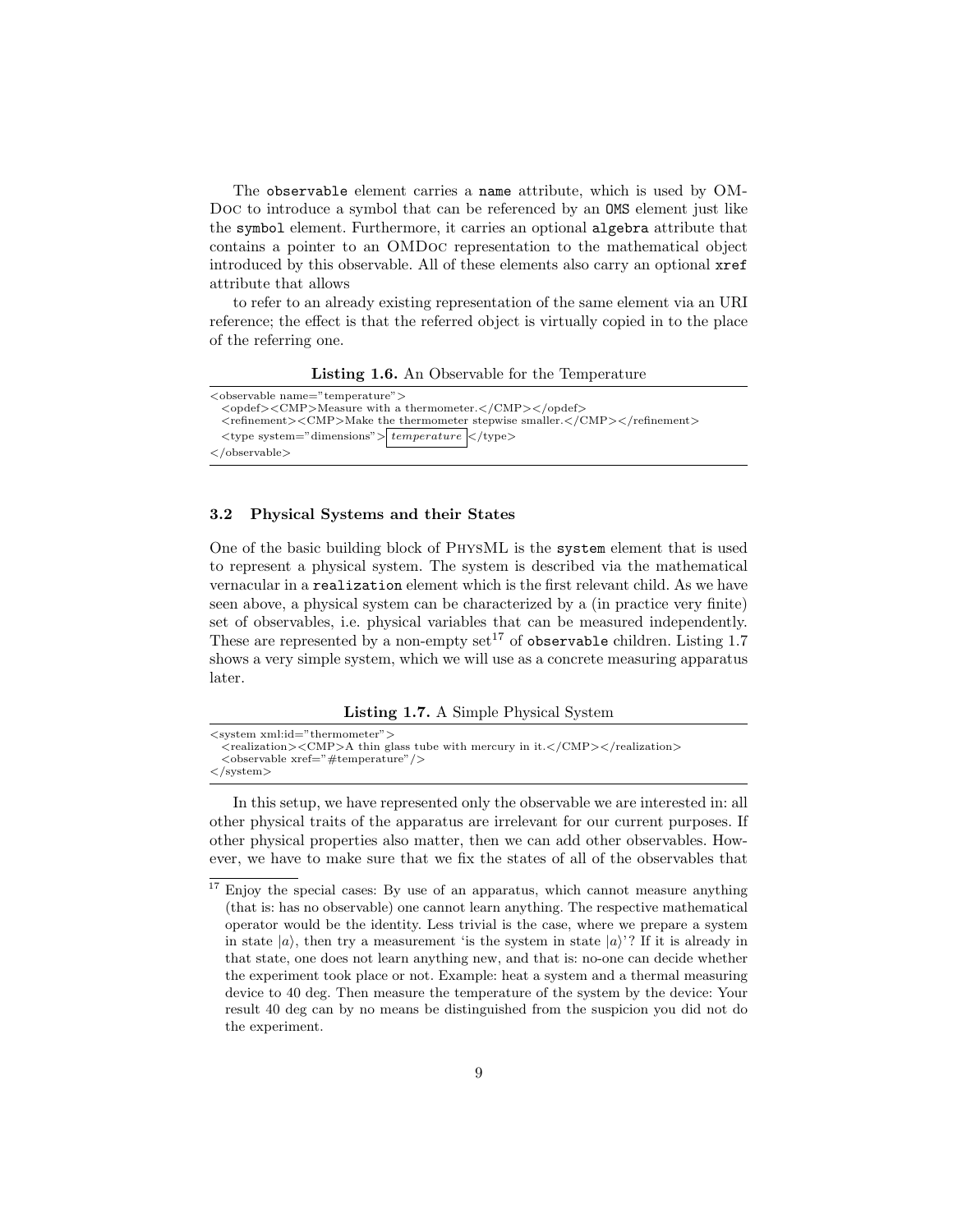we do not want to measure. This can be done informally in mathematical vernacular in the optional preparation element, which may follow the observable elements, and more formally in a state element. A state element specifies a set of values for observables in the system it refers to (either its parent system or the system specified to in the optional of attribute) via a set of value children. A value element specifies the observable it refers to by referring to it's name in the required for attribute. Its content is a representation of a physical quantity as an OpenMath, content MathML, or OMDoc legacy element. In the example below, we have (somewhat arbitrarily) prepared a gas cylinder for an experiment by making it red.

Listing 1.8. A Physical System Prepared for an Experiment

```
\langlesystem xml:id="gas_cylinder">
  <realization><CMP>A gas−tight wooden cylinder</CMP></realization>
  \langleobservable xref="#pressure.obs"/>
  \frac{1}{2} <br/>observable xref="#density.obs"/>
  <observable xref="#color.obs"/>
  <preparation><CMP>We make the cylinder red!</CMP></preparation>
  \langle \text{state}\rangle \langle \text{value for}=\text{"color"}\rangle \left|\text{red}\right.\langle \text{/value}\rangle \langle \text{/value}\rangle\langle/state\rangle\langle/system>
```
### 3.3 Experiments

Physical experiments are represented by the experiment element in PhysML. The body of this element consists of two system elements followed by a set<sup>18</sup> of measurement elements. The first child represents the system which is measured, the second the measuring device. The measurement elements contain two state elements as described above which correlate the state of the system on which the measurement is performed with the state of the system of the measuring device. In the following example, we represent the result of measuring the temperature of a gas cylinder with varying density and pressure.

Listing 1.9. Experiment: measuring the temp. of a gas cylinder

```
<experiment xml:id="ex_pressure_vs_temp">
  <CMP>Measuring the pressure vs. temperature of a compressed gas cylinder</CMP>
  \leqsystem xref="#gas_cylinder"/>
  \ltsystem xref="#thermometer"
  <measurement xml:id="m_213">
    \ltstate of="#gas_cylinder">
        \langle \text{value for} = \text{"pressure"} \rangle | 332.49586 \text{psi} | \langle \text{value} \rangle\langle \text{value for} = \text{``density''} > \text{19g/l} \langle \text{&} / \text{value} \rangle\langle/state\rangle\langle state of="#thermometer">\langle value for="temperature"> 17.52K \langle /value>\langle/state>
   \langle/measurement\rangle\langle/experiment>
```
 $18$  We explicitly allow an empty set of measurements here in order to describe future, planned or failed experiments that have not yielded measurements (yet).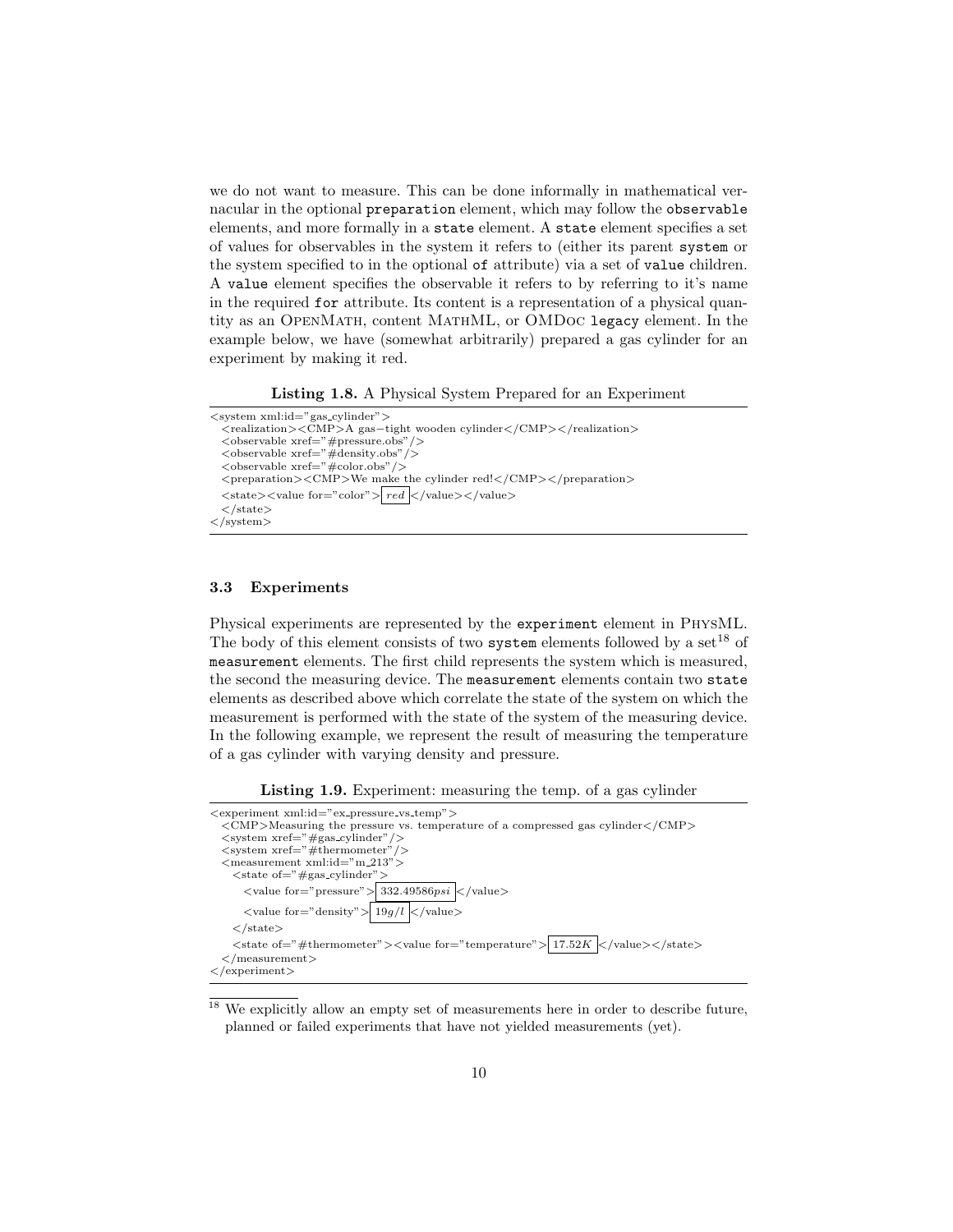Note that this only represents the raw data from an experiment. We can link experiments and natural laws, such as the one stated in Listing 1.5 via the evidence element. The main insight here is that as we cannot "prove" natural laws, but only observe them. We can only keep on experimenting in physics and collect evidence or counter-evidence for any relations between observables. The evidence element contains a non-empty set of experiments followed by an interpretation element that allows to detail any interpretative steps, e.g. an account how the data was fitted to a curve, etc. Its for attribute specifies the relation it concerns, and the type attribute specifies whether the evidence supports it (value for) or falsifies it (value against).

In reality one is left with a residual ambiguity because physical experiments are conducted with real apparata, while the physics law gives a mathematical relation between the idealized quantities of the physical observables and apparata obtained as the (virtual) limit of the stepwise refinement iteration rule.

# 4 Reading, Writing and Arithmetic with PhysML Documents

Of course, the XML-based PhysML format presented here is not directly suited for humans to read and write. And indeed it is not intended to be; humans should use adaptive presentations for reading and invasive editors [KK04] for manipulating PhysML documents.

The OMDoc style sheets have been extended appropriately for the PhysMLspecific elements. With these, PhysML documents can be converted to XHTML documents with MathML formulae that can be displayed in a browser or to PDF documents for printing via the LAT<sub>E</sub>X formatter.

PhysML inherits a well-established notation declaration language and presentation system from the OMDoc format: for new concepts that are introduced via symbol elements notation information can be specified via OMDoc presentation elements: In the presence of the following declaration,

```
\langlepresentation for="#Celsius">
  \langleuse format="html|pmml">°C\langle/use>
  <use format="TeX">{}ˆ{\circ}C</use>
\langle/presentation>
```
The OpenMath object representing the temperature in of the thermometer in Listing 1.9 will indeed look like the visualization in the box.

To write PhysML documents, we have concentrated on the LATEX workflow that is well-established in physics. Concretely, we have extended the semantic T<sub>EX</sub> system STEX [Koh06a] by PHYSML functionality.

Listing 1.10. Writing the PHYSML for Listing 1.4 in STEX

<sup>\</sup>begin{module}[id=units,uses=dimensions]

 $\sum_{e}$  \symdef[type=\$\mass\$]{gram}{g}

 $\sigma$ \symdef[type=\$\temperature\$]{Kelvin}{K}

<sup>\</sup>symdef[type=\$\temperature\$]{Celsius}{{}ˆ{\circ}C}  $\begin{bmatrix} \text{begin} \text{d}\end{bmatrix}$ 

 $\label{x>0}$ {x\Kelvin=(x-273.15)\Celsius}\$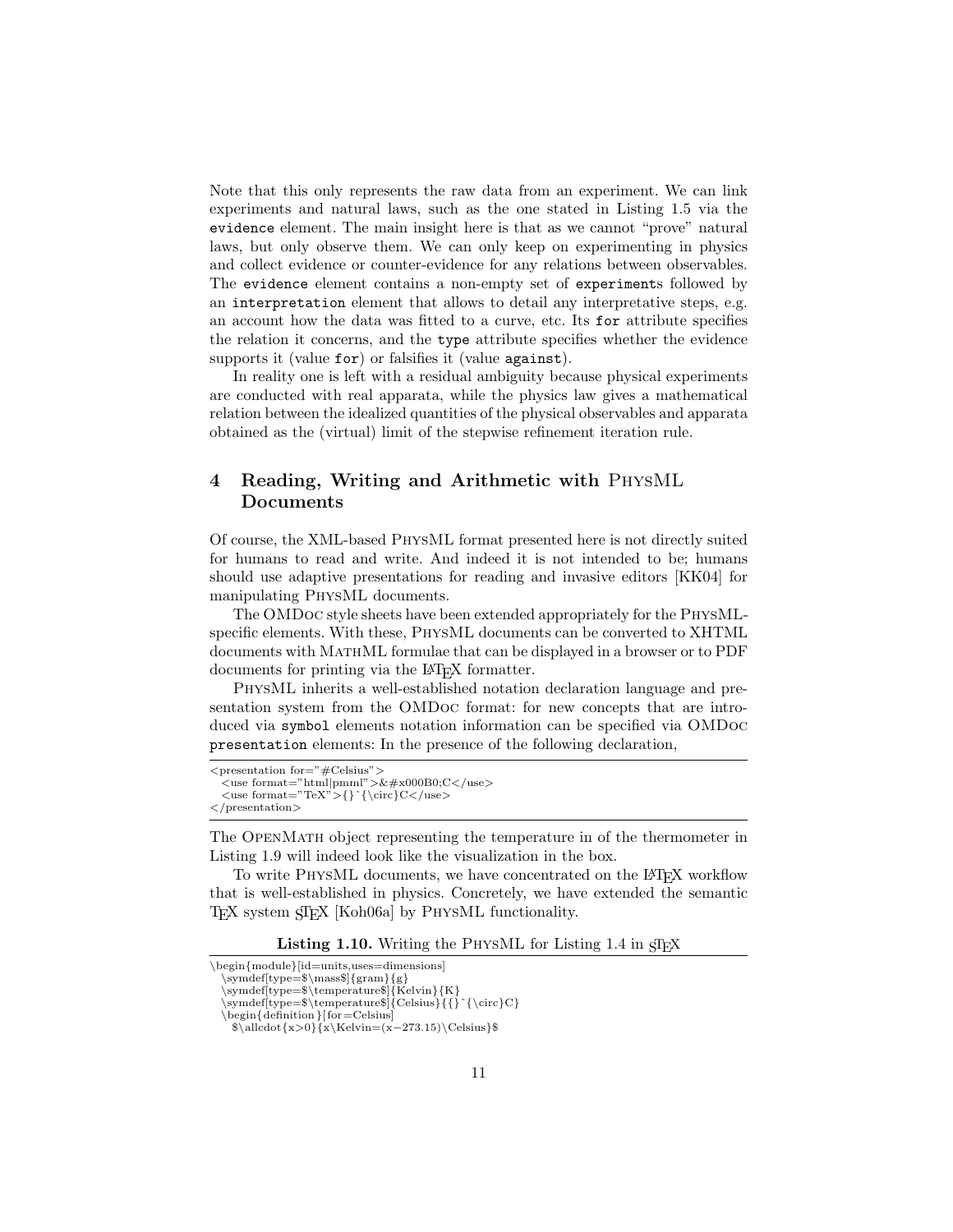\end{definition} \end{module}

For more choice in invasive editors, we will extend the OMDoc wiki system [LK06] and the PowerPoint plugin for OMDoc [KK04] to PhysML.

The explicit, and standardized content representations for physical documents in PhysML will allow us to offer added-value services that cannot be offered on conventional representations. Examples are the dimension check comparing the physical dimensions, and the units used in an equation presented in a paper. If the dimensions on both sides of an equation do not match (say  $kg$ on one side, and meter on the other, the equation is physically openly wrong, if different units for the same dimensions were used on both sides this is called 'unlawful sloppiness' (say K on one side,  $°C$  on the other). Other checks will include the algebraic matching of both sides of an equation (say if vector on one side and coaxial vector on the other, this equation is bluntly incorrect). But more intelligent codes could also read the semantics delivered and offer mapping of algebraic results in different representation (say: integral instead of differential formulation, vector vs. vector-component or exterior form, etc.) thus directly assisting the reader to not having to read clumsy formulations of theoretical results from old times, but get it in the present used representations and notations.

## 5 Conclusion and Further Work

We have demonstrated that a Markup Language for the *content* of physics can be designed by extending the content and context markup format OMDoc with a representational infrastructure for the principal objects of physics: observables, systems, and experiments. The resulting language PhysML is able to catch the logical and operational structure specific to physics, differentiating this field from others. The extension presented in this paper is part of the ongoing enterprise to extend the OMDoc format to the STEM fields (Sciences, Technology, Engineering and Mathematics).

The next step is now to evaluate the language by marking up a larger body of knowledge in physics in PhysML. We have started work on the technically ubiquitous and basic field of thermostatics. This should give us a clear indication whether PhysML is adequate for all of physics, or pinpoint the necessary changes to the language design. An international collaboration on the further development of PhysML is looked for, including experts from theoretical and applied physics and related fields, in particular mathematics and chemistry.

New and powerful services can be implemented once the scientific content can be semantically encoded, retrieved, and reused digitally. In physics, these include the search for other experiments on the same observables, dimension and algebraic checking of mathematical equations, mapping to other mathematical representations of the same theoretical physical expression, etc.

Using the approach of analyzing the operational and logical practices of a scientific discipline field, and map this to field-specific modules extending the se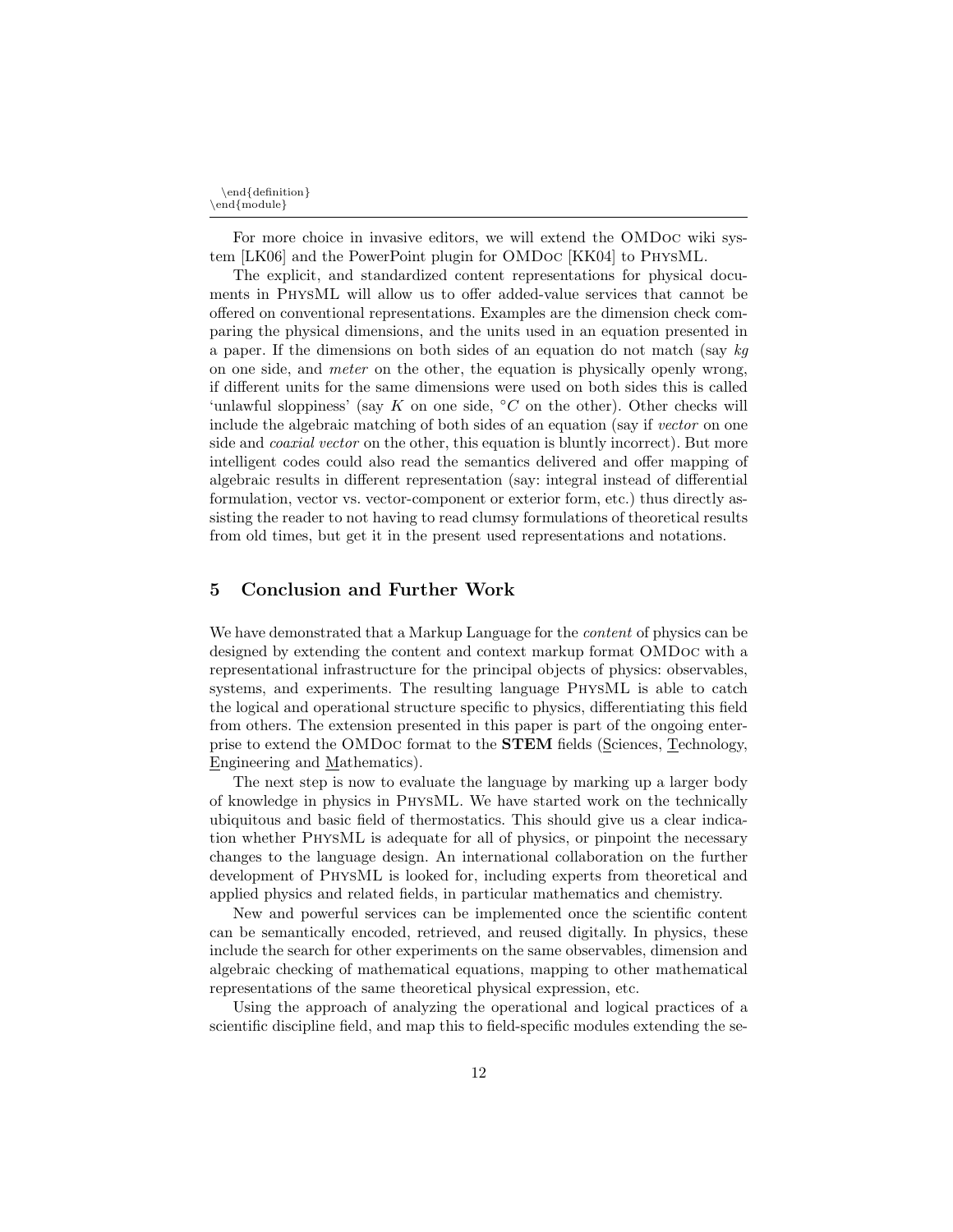mantic markup language OMDoc will allow to spread semantic content markup to other scientific fields.

With authors to increasingly make use of markup languages, and retrieval engines following suit to offer intelligent search algorithms making use of the known markup languages, users will gain effective tools to increase the reachout of their scientific work, having the content, not just the text, of the work of others at their fingertips.

### References

- [Bri27] Percy Bridgeman. The logic of modern physics. Comment: the book could not be traced but is well cited, 1927. and all publications following this on operational foundation of the theory of measurement.
- [CML05] Chemical Markup Language CML. Web page at http://www.ch.cam.ac. uk/CUCL/staff/pm.html, seen July 2005.
- [EB72] Albert Einstein and Max Born. Briefwechsel 1916 1955. Rowohlt Verlag, Reinbek, 1972.
- [ERH05] Julika Mimkes Eberhard R. Hilf. Zu einem verlustfreien Publizieren und Archivieren. Web page at http://www.isn-oldenburg.de/~hilf/ vortraege/mathdiss02/, seen July 2005.
- [Fal70a] Gottfried Falk. Theoretische Physik I und Ia. Heidelberger Taschenbücher. Springer Verlag, 1970.
- [Fal70b] Gottfried Falk. Theoretische Physik II Thermodynamik. Heidelberger Taschenbücher. Springer Verlag, 1970.
- [Hil05a] Eberhard R. Hilf. Kann man TEX beibringen, Physik zu verstehen? In Der  $Aufbau$  eines deutschen TeXDoc-Centers an der SUB Göttingen,  $-$  Chancen von TeX-Dokumenten für eine dauerhafte Verwertung und Publikation. Workshop des DFG-TeXDocC-Projektes, Die Deutsche Bibliothek Frankfurt, seen 2005-07-24 2005.
- [Hil05b] Eberhard R. Hilf. Physml. In Sesame 2005 Workshop Bremen. MKM Mathematical Knowldege Management, seen July 2005. Web page at http: //www.mkm-ig.org/meetings/sesame05/program.html, talk at Web page at http://www.isn-oldenburg.de/~hilf/vortraege/sesame05/index.html.
- [HMS03] Eberhard R Hilf, Julika Mimkes, and Helmut Schottmüller. Die Zukunft des wisenschaftlichen Publizierens — Vom Publizieren zum Austausch von Informationen in der Wissenschaft. Web page at http://www.isn-oldenburg. de/~hilf/vortraege/guestrow03/, 2003.
- [KK04] Andrea Kohlhase and Michael Kohlhase. CPoint: Dissolving the author's dilemma. In Andrea Asperti, Grzegorz Bancerek, and Andrej Trybulec, editors, Mathematical Knowledge Management, MKM'04, number 3119 in LNCS, pages 175–189. Springer Verlag, 2004.
- [Koh06a] Michael Kohlhase. A L<sup>A</sup>T<sub>E</sub>X-based workflow for omdoc. [Koh06b]. to appear, manuscript at http://www.mathweb.org/omdoc/pubs/omdoc1.2.pdf.
- [Koh06b] Michael Kohlhase. OMDoc An open markup format for mathematical documents (Version 1.2). LNAI. Springer Verlag, 2006. to appear, manuscript at http://www.mathweb.org/omdoc/pubs/omdoc1.2.pdf.
- [LK06] Christoph Lange and Michael Kohlhase. A semantic wiki for mathematical knowledge management. In Proceedings of the 1st Workshop: "SemWiki2006 - From Wiki to Semantics". 2006.